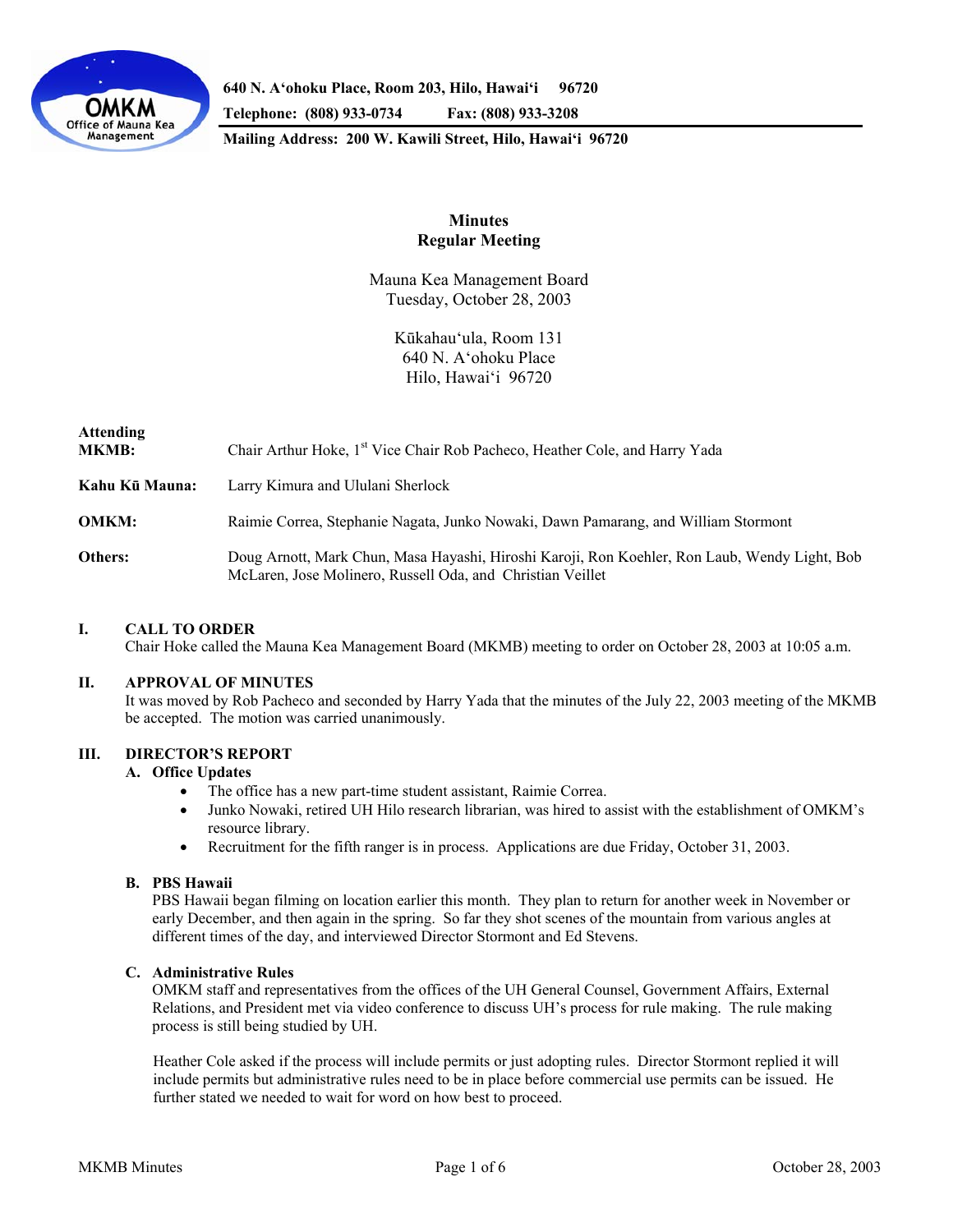### **D. Ahahui Kū Mauna's Request for Amendments to the Master Plan**

 A meeting was held about a month ago with Ahahui Kū Mauna, Smithsonian Submillimeter Array's (SMA) Jim Moran and Antony Schinckel to discuss the possibility of relocating some of the array pads and Smithsonian's future plans. Smithsonian does not anticipate adding the remaining 24 pads, and it is likely nothing else will be built in place of them. SMA also agreed to look at the feasibility of moving two to four of the existing pads.

### **E. Subaru Telescope Addition of an External Service Safety Ladder**

Upon recommendation from the Fire Department, Subaru is considering adding an external service safety ladder on its observatory building. The ladder will connect the catwalk to ground level.

### **F. Subaru Tours of its Telescope Facility**

Subaru submitted a preliminary plan to accommodate visitors at its telescope facility. The proposal calls for a maximum of four groups a day with each group limited to 15 individuals. The tour will be led by Subaru staff and will be free to the public.

Director Stormont stated traffic concerns were discussed with SMA. Subaru agreed to provide signage at the base of its driveway leading onto the detour road, as well as at the end of the pavement near the SMA facility. These signs will inform drivers that they are in a dust control area, to slow down, and drive at 5 mph. Parking is not an issue at the Subaru site. Dr. Hayashi said there will be four, 5 MPH signs. If requested, two can be posted near Keck observatory. Director Stormont explained visitors will be instructed to drive using the road that passes the Caltech observatory and SMA facility.

Dr. Hayashi stated they are studying the possibility of Subaru providing transportation, but there are liability concerns that have to be worked out. Until that issue is resolved, Subaru will ask visitors to provide their own 4 wheel drive transportation or use a local tour operator. Ms. Cole stated that having a pooled transportation system would be preferable than having seven or eight individual cars going up the mountain.

Harry Yada asked how this might affect commercial operators and the general public. Dr. Hayashi explained that to minimize traffic, Subaru initially considered asking local tour operators to provide transportation but later decided against it because of the potential for establishing special or exclusive relationships with one or two local commercial operators. Keeping the group size to eight to ten individuals would likely limit the number of vehicles to three or four at a time.

Dr. Hayashi said reservations can be made online via Subaru's web site. Mr. Yada pointed out that commercial operators could potentially dominate the reservation system. Mr. Pacheco agreed and suggested Subaru monitor the situation because it may find a tour operator may seize the opportunity as a selling point, thereby creating dissatisfaction among other operators.

Chair Hoke stated that by only using the internet for reservations it may be construed as a way of circumventing the commercial process. Mr. Pacheco did not see Subaru's proposed tours as being different from Keck or UH making their facilities available to the public at their respective visitor galleries. There is no exchange of money, therefore, it is not commercial. Dr. Hayashi stated visitors will also be able to call in their reservations.

Mr. Pacheco asked Ron Laub if he had any statistics on the number of visitors to Keck's gallery. Mr. Laub replied he did not know off hand, but possibly Laura Kraft would have a record. In response to Mr. Pacheco's questions regarding vehicle counts, Director Stormont replied ranger reports date back to summer 2001 or shortly thereafter.

### **G. IfA's Application to the Land Board for a Conservation District Use Permit for the NASA/Keck Outrigger Project**

The contested case hearing reconvenes tomorrow, October 29, 2003. Bob McLaren provided a summary of the case:

- The last hearing was held on April 3, 2003 after which the hearing officer, Mike Gibson, submitted his findings and recommendations to the Board of Land and Natural Resources (BLNR). Mr. Gibson's recommendation was that the Outrigger Telescope project should get a Conservation District Use Permit (CDUP) pending the submission of a satisfactory management plan. The management plan as presented in the original Conservation District Use Application (CDUA) was not adequate.
- The CDUA requirements for the management plan are very similar to the information required as part of the permit application. So instead of repeating the information again in the management plan, IfA referred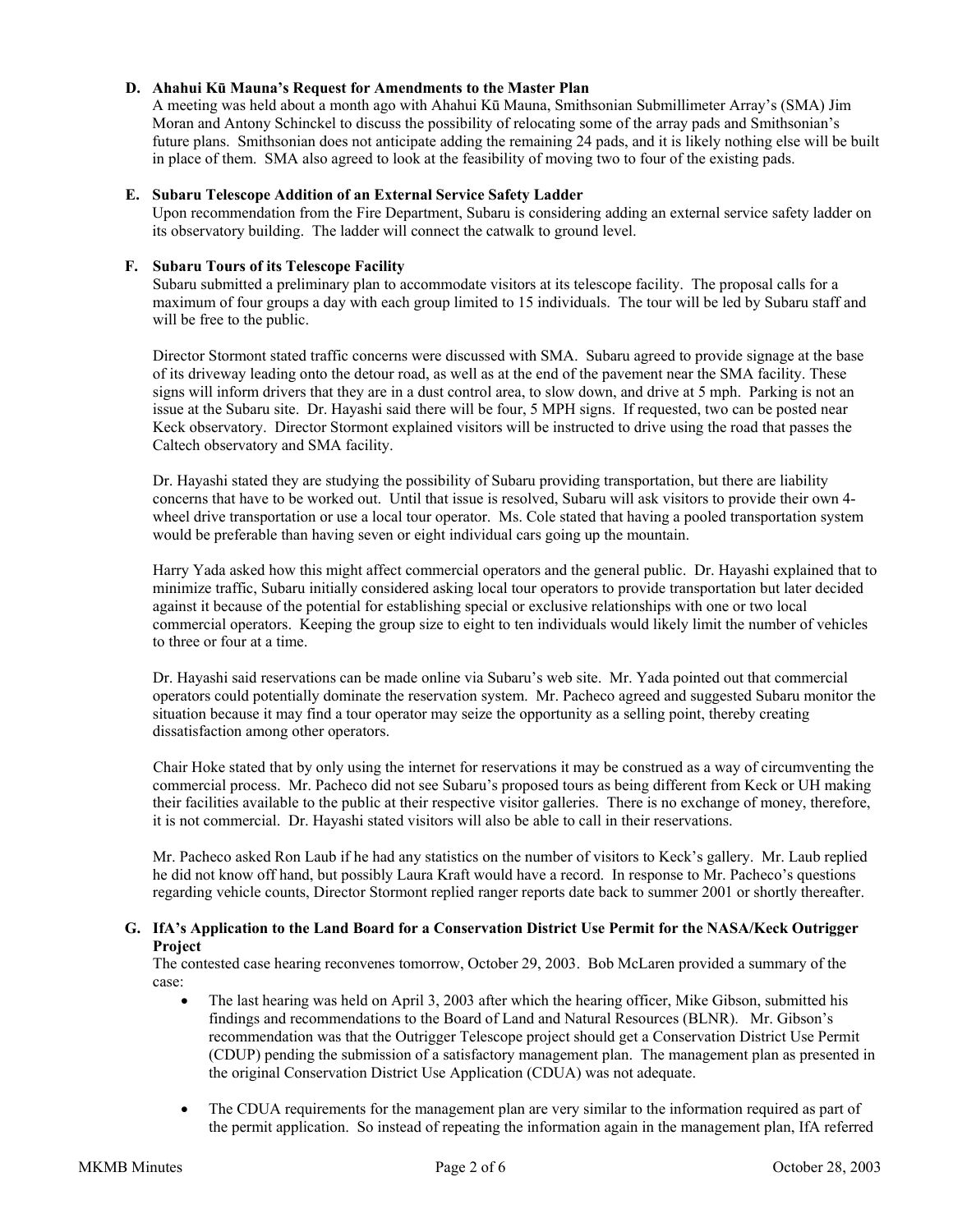to pertinent sections in the application and its accompanying documents. At the April hearings, IfA submitted a stand alone document which was a compilation of management aspects that were proposed in the CDUA (and referenced in the management plan). Hearing Officer Gibson declined to consider this document because it was submitted at the end of the hearing.

• The BLNR remanded the case back to the hearing officer, stating the hearing was to address the plan that IfA submitted as part of the earlier hearings. Dr. McLaren again clarified the management plan under discussion is a plan for the project, not a management plan for Mauna Kea. The elements that went into this document are elements that existed in either the original permit application or in the environmental assessment.

 Mr. Yada asked, assuming a CDUP is issued, what the next step would be. Director Stormont replied the next step would be to reconvene the design review process, seek input from all of the committees and Kahu Kū Mauna. Eventually the project will be presented to the Board for its consideration and recommendation to the Chancellor, President, and BOR.

 Mr. Pacheco stated that this is a first for this new organization and asked if the Master Plan and the whole permitting process could be evaluated to see if parts of the process could be accomplished simultaneously. Director Stormont replied he was open to suggestions.

 Chair Hoke asked if the project review process should be addressed in the administrative rules. Mr. Yada felt this is probably a master plan issue and not necessarily an administrative rule issue. Ms. Cole asked if every case would be a contested case. Chair Hoke and Mr. Pacheco felt any major project that is proposed for Mauna Kea will likely be subject to contesting parties.

 Associate Director Nagata briefly explained the concept behind the design review process. When an idea for a project is conceived, the developer is supposed to sit down with the office to discuss the idea. A design review committee is assembled and reviews with the developer the concerns relating to the mountain, including cultural and natural resource issues, and design and construction matters. The developer would plan and design the project while incorporating the concerns addressed earlier. Therefore, by the time a project submits its permit application, most of the concerns will be addressed. Because planning for the outriggers telescopes project was completed at the time the office was established, there was no opportunity to properly implement the design review process.

### **H. Snowboarding on Mauna Kea**

Director Stormont shared information on an article about snowboarding on Mauna Kea that was featured in Hawaiian Airlines in-flight magazine. Copies of the article are available in the office.

### **I. Canada France Hawaii Telescope (CFHT)**

Director Stormont introduced Dr. Christian Veillet, Executive Director, CFHT. Dr. Veillet gave a power point presentation on CFHT; its relationships with Korea and Taiwan; its Legacy project survey, a joint Canadian and French endeavor; the 'Ohana Project, involving the Mauna Kea telescope community; and future plans.

# **IV. COMMITTEE REPORTS**

# **A. Kahu Kū Mauna**

Larry Kimura, representing Kahu Kū Mauna asked the Board's support in the reappointment of Reynolds Kamakawiwo'ole, Pualani Kanahele, and Kaleo Kuali`i to the Council.

**B. Administrative Rules, Astronomy Education, Environment, Hawaiian Culture and Public Safety and Conduct Committees** 

No reports.

### **V. OLD BUSINESS**

**A. Reappointment of Mr. Kamakawiwo'ole, Ms. Kanahele, and Mr. Kuali'i to the Kahu Kū Mauna Council** It was moved by Rob Pacheco and seconded by Heather Cole to reappoint Reynolds Kamakawiwo`ole, Pualani Kanahele, and Kaleo Kuali`i to the Council. The motion was carried unanimously.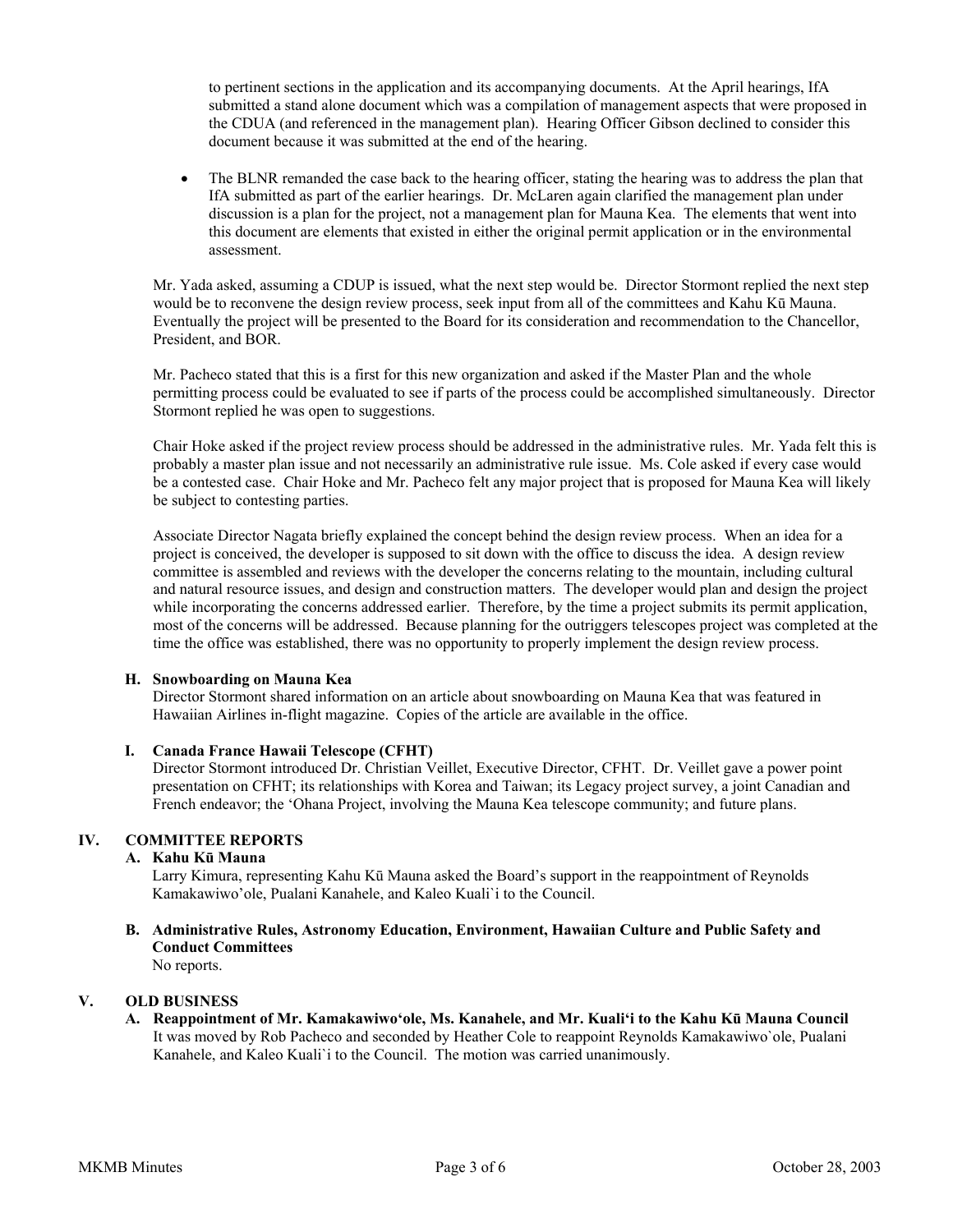# **B. Project Status Designation for the Institute for Astronomy's Proposal to Temporarily Install a Seeing Monitor Tower on the North Plateau**

### Recap

 At the December 3, 2002 meeting, MKMB accepted OMKM's recommendations, conditions and caveats relating to IfA's proposal to conduct site tests at the UH 88" facility, CFHT weather tower, and road out to the 13 N site. MKMB deferred action on IfA's proposal to erect a tower on the summit and 13 N site until IfA submitted a proposal for the tower(s).

### IfA Proposal

 OMKM received a proposal from IfA to temporarily install a 23' high tower on the northwest plateau. The proposed site is on the road that leads to the 13 N location. In IfA's original proposal, the 13 N site was mentioned as the proposed location for the temporary tower. However, the 13 N site was subsequently rejected because it would require significant ground preparation and improvement.

 The selected site is the former location of a weather tower. This site has been previously disturbed, it is relatively flat, and has an existing turn-around area for vehicles and equipment.

### Project Summary

- 1. Purpose for the tower
	- Provide an elevated platform for a seeing monitor and weather measuring equipment.
	- Elevation is required to collect data that measures the seeing quality above ground, that is, without interference from ground turbulence and other environmental factors.
	- Tower will be temporary and used for about three years, after which, it will be removed.
- 2. Construction Activity, Tower Assembly and Equipment installation (estimated time for construction and installation is one month)
	- Grading to level the site, if necessary, will be kept to a minimum
	- Three sets of pre-cast concrete blocks will be used as footings for the tower. Each set will consist of 4, six-foot squares, each one foot thick.
	- Tower footings will be free standing and will not be bolted to the ground. The tower will be bolted to the concrete footings.
	- A cable will be attached to one of the tower legs and buried into the ground to provide electrical grounding.
	- Seeing monitor/telescope and a weather measuring device will be secured to the tower platform.
- 3. Equipment Use and Vehicular Traffic
	- MKSS wheeled front- loader and a water truck will be brought to the site when construction commences and will remain at the site until construction activity ceases.
	- A MKSS dump truck will be used to the transport pre-cast concrete blocks.
	- One or two, four wheel drive vehicles will be used to transport construction and IfA personnel to and from the site.
	- Vehicular traffic will be restricted to the existing road and turn-around area.
- 4. Impacts: Archeological and Natural Resources, Visual, and Light
	- Flora and Fauna
		- − The site is located in one of several areas designated lichen habitat.
		- − A site inspection by Dr. Gregory Brenner in August 2003 did not find any wēkiu at the site. Dr. Brenner noted that an undisturbed area about 50' east of the site could be potential, but not likely wēkiu habitat. The substrate is not similar to that found in known wēkiu habitat.
	- Archaeological Sites
		- − State Historic Preservation Division (SHPD) staff reviewed the site with IfA personnel and did not have any major objections to the site plans. IfA incorporated in its final site plan SHPD's suggestion of putting the tower off to the side instead of in the middle of the site. Thus reducing, and possibly eliminating the amount of grading needed to level the surface.
		- − The closest archeological site is about 1,125 feet to the southeast and about 700 feet from the tower access road.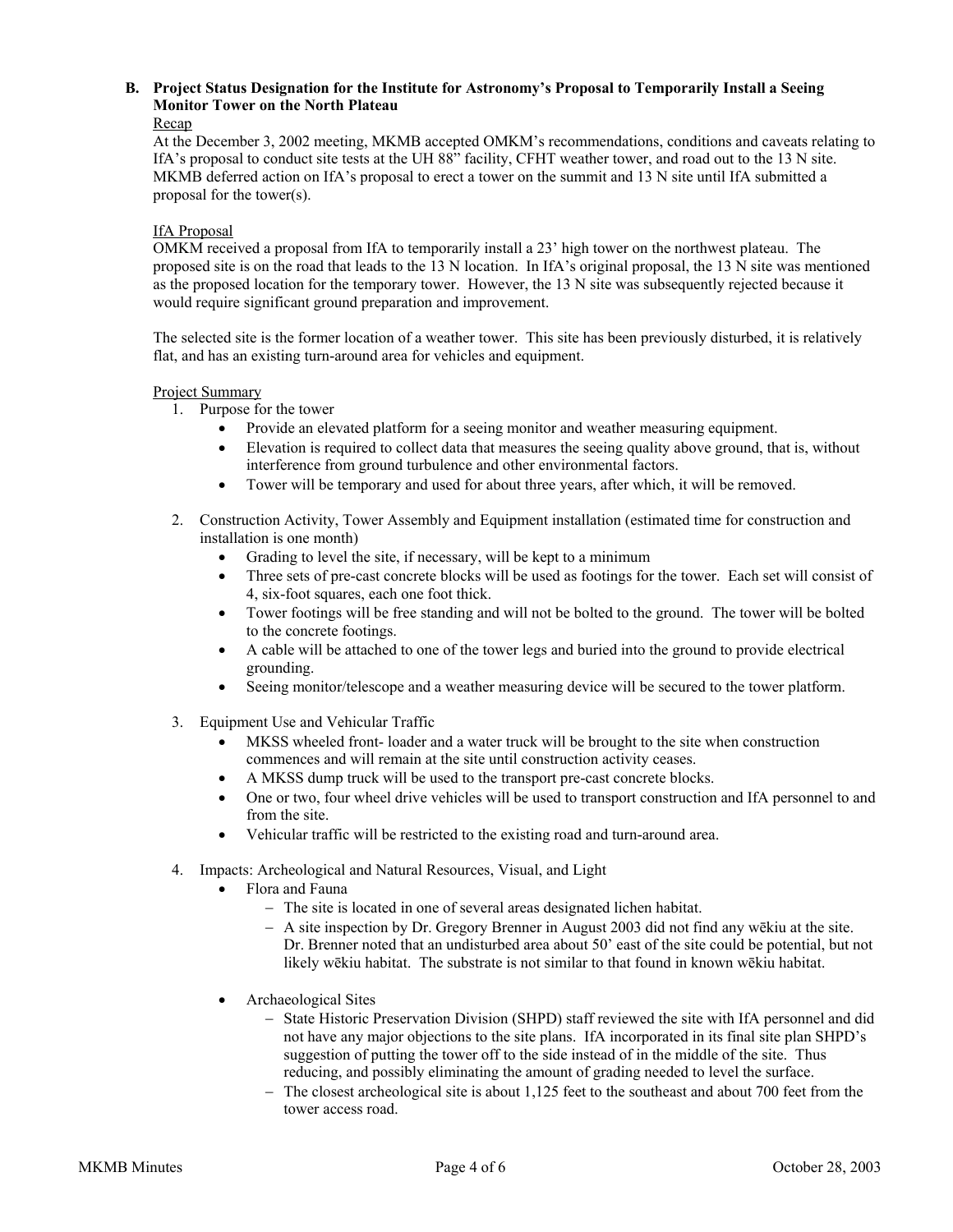- Visual Impacts
	- − Tower will be in line-of-sight from Waimea, but is too small to be seen with the naked eye.
- 5. Mitigation Measures. IfA plans to implement steps and procedures to minimize the impacts of this project. Some of the measures include:
	- Grading will be kept to a minimum; no excavation required
	- The tower foundation will be painted to blend in with the surrounding terrain
	- Water will be sprayed during the construction phase to minimize dust
	- Drivers will be instructed to drive <10 mph to minimize dust
	- Construction trash containers will be emptied frequently, secured to the ground, and covered to prevent trash from being dispersed by wind.
	- Construction materials will be covered with tarps and/or anchored
	- Construction materials will be inspected prior to being taken to the site to prevent the introduction of alien species.

### DLNR Permit

IfA is preparing to submit a permit application to the Department of Land and Natural Resources. More than likely this type of project will require a Site Plan Approval.

### OMKM Recommendation

- 1. Based on the following, OMKM recommends conferring Minor project status:
	- The scope of the project is limited to the installation of a single, temporary structure.
	- The size of the structure is relatively small
	- No excavation is required
	- The tower is temporary
	- The tower and all attached equipment will be removed at the end of the study and the site restored to its previous condition
- 2. Based on the following, OMKM recommends approval of this project:
	- The proposed site is previously disturbed.
	- The structure is relatively small and inconspicuous
	- Mitigation measures will be implemented to minimize environmental effects
	- Impact on cultural sites, flora and fauna is minimal

OMKM also requests including the following conditions in MKMB's recommendation to the Chancellor of UH Hilo/President. IfA:

- 1. must adhere to the mitigation measures described in it its proposal. However, instead of keeping vehicle speed to <10 mph, vehicle speed must be kept to 5 mph while transiting the SMA site.
- 2. must work closely and coordinate with Smithsonian Submillimeter personnel and comply with their conditions:
	- 2a. Vehicular speed must be kept to 5 mph just before entering and within the Submillimeter array site.
	- 2b. Notify SMA observers and telescope operator by phone when construction or IfA personnel are planning to drive through the SMA site. This applies during the construction and monitoring phases.
	- 2c. During the construction and dismantling phases, notify SMA personnel of any large vehicles such as trucks, cranes, front end loaders, etc., that will be transiting the SMA site.
- 3. is to notify OMKM and SMA of the commencement of construction and provide a schedule of activities.
- 4. is to allow OMKM rangers to visit and monitor construction activities
- 5. must obtain a permit from DLNR before proceeding with this project.

#### Discussion

In response to Mr. Yada's inquiry whether Kahu Kū Mauna Council reviewed the proposal, Mr. Kimura confirmed the Council reviewed the proposal.

Dr. McLaren stated estimated installation cost for the project is \$20,000. He also stated an inquiry with DLNR indicated a permit will be required.